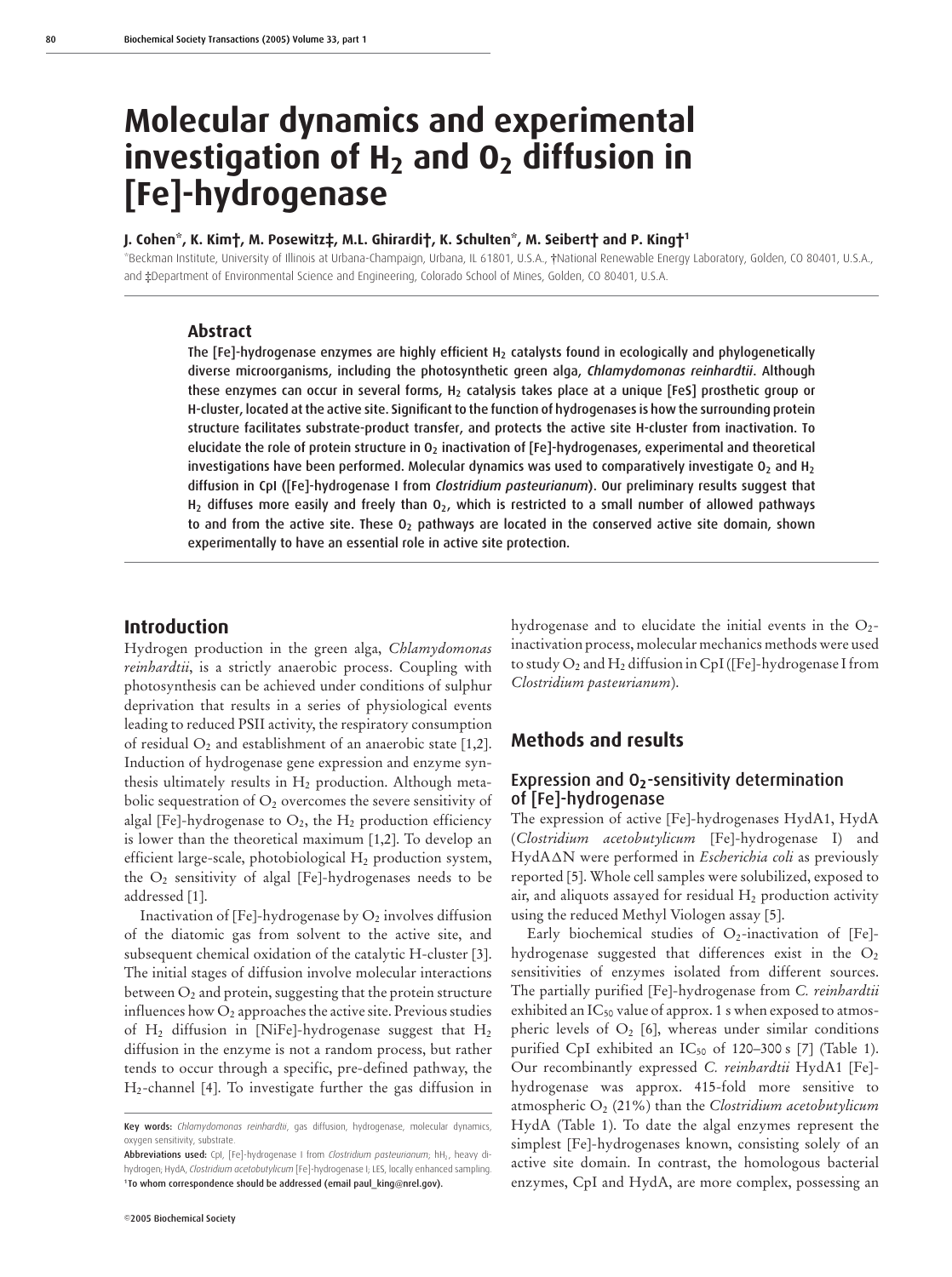Table 1 | Comparison of algal and bacterial [Fe]-hydrogenase O<sub>2</sub> sensitivities

| [Fe]-hydrogenase                  | $IC_{50}$ value (s) |
|-----------------------------------|---------------------|
| C. reinhardtii hydrogenase        | $\lt^{-1}$          |
| C. reinhardtii HydA1              | $\lt$ 1             |
| Clostridium pasteurianum Cpl      | 120-300†            |
| Clostridium acetobutylicum HydA   | $415 + 115$         |
| Clostridium acetobutylicum HydA∆N | $145 + 45$          |

\*From [6].

additional electron-transfer domain [8]. This domain may also contribute to protection of the active site, and may explain the higher observed  $O_2$ -tolerance levels of these enzymes. Removal of the electron-transfer domain from HydA (HydA $\Delta$ N), however, resulted in only a 3-fold decrease in  $O<sub>2</sub>$  tolerance (Table 1), and remained approx. 140-fold more tolerant to  $O_2$  than HydA1. The differences in enzyme sensitivities conferred by the conserved active site domain strongly suggests that the amino acid composition of this domain is critical to protection of the H-cluster from O2.

#### Simulation setup and methods

Our CpI model is based on the X-ray crystal structure of CpI [8]. Missing H-cluster atoms from the CpI structure are modelled as a di(thiomethyl)amine as in [9]. The partial charges for the rest of H-cluster atoms were based on [10], with modifications of up to  $\pm 0.02e$  to preserve charge neutrality. The model was then embedded in a water box, resulting in a 57 000-atom system consisting of 9000 hydrogenase atoms, 16 000 water molecules and 15 sodium ions. The full system was then equilibrated at constant temperature (310 K) and pressure (1 atm) for 1 ns.

Oxygen and hydrogen gas diffusion in CpI were investigated by all-atom molecular dynamics simulations of the outward diffusion of either  $O_2$  or  $H_2$  from the active site, in a similar manner to previous studies of gas diffusion across proteins [4,11]. A charge-free model for  $O_2$  and  $H_2$  is used. In addition, for reasons of numerical stability, and to facilitate comparison between the two gases,  $H_2$  with equivalent mass to  $O_2$ , which we call heavy di-hydrogen (hH<sub>2</sub>), was used in place of  $H_2$ . This way,  $O_2$  and  $H_2$  differ solely by their van der Waals (Lennard–Jones) parameters, molecular bond lengths and spring constants.

To increase the sampling, the method of LES (locally enhanced sampling), otherwise known as the time-dependent Hartree approximation [12], was used to simulate 1000 mutually invisible, simultaneous copies of the gas molecules  $(hH<sub>2</sub>$  or  $O<sub>2</sub>)$  within a single protein-water system. Gas temperatures were regulated independently at 310 K. Each of the 1000 copies of either  $O_2$  or  $hH_2$  was initially placed at the same location as the H-cluster-bound CO molecule in the CpI structure  $[4]$ . For  $hH_2$ , our simulations correspond to the realistic transport of  $H_2$  out of the protein, but for  $O_2$ , we are observing the reverse of the normal  $O<sub>2</sub>$  diffusion from the bulk solvent to the active site.

LES simulations were performed with NAMD2 [13] using the CHARMM22 force-field [14,15]. A constant volume and temperature were used. The system was simulated with periodic boundary conditions using Particle–Mesh Ewald method.

## Molecular dynamics simulation of H**<sup>2</sup>** and O**<sup>2</sup>** diffusion in CpI

During the 1 ns equilibration, we observed a permanent and almost continuous tunnel-shaped cavity (using a 1 Åradius probe, 1 Å = 0.1 nm) connecting the active site binding location to the solvent outside the protein at the location of the 'H2-channel' detailed for the *Desulfovibrio desulfuricans* [Fe]-hydrogenase reported by Nicolet et al. [9,16].

Our preliminary simulations (six or four independent 2 ns simulations, for either  $O_2$  or  $H_2$  diffusion respectively) suggest that the diffusion pathways of  $O_2$  and  $hH_2$  between the active site of CpI and the protein-solvent interface are different. More specifically, on one hand,  $O<sub>2</sub>$  is observed to transit across the protein barrier through a limited set of precisely defined channels, of which one is displayed in Figure 1(a). We have observed  $O_2$  motion across only two

#### Figure 1 | Sample trajectory of molecular diffusion of 1000 simultaneous and mutually invisible copies of di-oxygen (O<sub>2</sub>) from the active site of CpI hydrogenase

Shown is (a) a superposition of all the  $O_2$  positions over the 2.3 ns trajectory and snapshots of the  $O_2$  trajectories after (**b**) 20 ps and (**c**) 2.3 ns. Figures were made using VMD (visual molecular dynamics) [17].



<sup>†</sup>From [7].